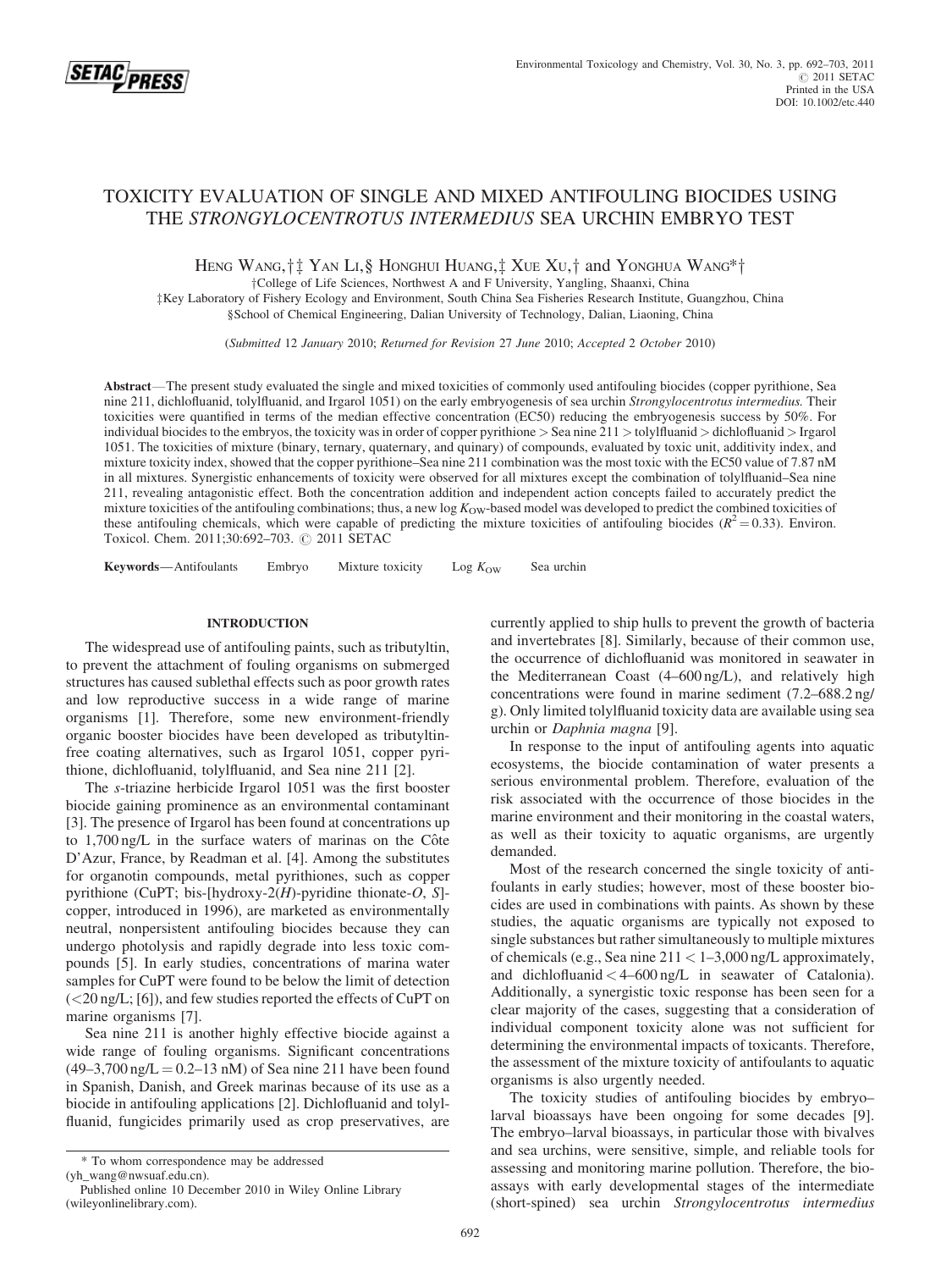(Echinodermata, Echinoidea; A. Agassiz, 1863) were conducted in the present work. Strongylocentrotus intermedius is an economically important sea urchin inhabiting the northwest Pacific region of Asia and reported in a previous study [10]. The species is usually found from the littoral and upper sublittoral zone to a depth of 25 m, playing key ecological roles in the general functioning of ecosystems by removing algal communities or by preventing their establishment, leading to dramatic changes in the structure of benthic assemblages.

In an early study, Placket and Hewlett [11] identified three types of actions in analyzing the joint toxicity of binary mixture; to further quantitatively assess the degree of mixture effect, three toxicity indexes indicators have been proposed in the toxicity studies to quantify and analyze the mixture effects: toxic unit (TU), additivity index (AI), and mixture toxicity index (MTI) [12].

Because the occurrence of antifouling agents in marine environment varies both qualitatively and quantitatively, the experimental testing of every mixture is simply impossible. Consequently, several models have been developed for the prediction of combination effects on the basis of the concentration–response relationships of individual mixture components. The general idea is that the mixture toxicity of substances with a common target site and a similar mechanism of action can be described by the concept of concentration addition (CA) [13], and substances with dissimilar mechanisms of action and different target sites by the concept of independent action (IA) [14]. Thus, both concepts are suitable for a predictive assessment of mixture toxicity [15].

However, in some research, the two models (CA and IA) cannot denote the toxicity of compounds incorporating an organic phase and are only partially suitable for describing the mixture toxicity [16]. A good indicator of toxicity, the hydrophobicity of a compound, which is expressed as its log  $K<sub>OW</sub>$  (octanol/water partition coefficients) value, was selected by us to build a log  $K<sub>OW</sub>$ -based model for prediction of the mixture toxicity of antifoulants.

Thus, in the present study, we set out to experimentally test the individual and mixture toxicity of five selected dissimilarly acting antifouling agents to the embryonic development of a new species of sea urchin that was not reported in previous studies, assess the degree of the mixture effect with TU, AI, and MTI and compare the observed mixture (binary, ternary, quaternary, and quinary) toxicity with the predicted mixture toxicity according to IA and CA model, and further develop a new  $log K<sub>OW</sub>$ -based model to evaluate the relationship between log  $K<sub>OW</sub>$ s and the pEC50 ( $-\log$  EC50) values of the biocides.

## MATERIALS AND METHODS

### Biological material

Experiments were carried out from June 16 to July 6, 2009, with mature S. intermedius (diameter  $= 6.2 \pm 0.5$  cm,  $\sim$ two years old). Before the experiment, the sea urchins were fed with natural algae and acclimated for one week in flow-through filtered natural seawater (FSW)  $(0.45 \,\mu\text{m})$  filter) system at  $15 \pm 1$ °C in the pond with 70 L.

For each experiment, the females and males were selected with high egg quality (no immature forms, no dilapidation, and no fertilization) and good sperm motility, respectively. Gametes were harvested and embryos were reared according to the standard protocol as described by Pagano et al. [17]. Spawning was induced in sea urchin by injection of 1 ml 0.5 M KCl (3.73 g KCl in 100 ml distilled water) through the perioral membrane. Gametes were filtered through nylon cheesecloth ( $D = 200 \mu m$ for eggs and  $50 \mu m$  for sperm). Eggs were transferred into a measuring cylinder of FSW, and were filtered and washed three times with FSW. Then eggs were transferred into a measuring cylinder of FSW and stored at  $20^{\circ}$ C until use. The egg suspension (stock solution) was diluted to obtain a final concentration of 100 to 120 eggs/ml. The sperm solution was stored at  $4^{\circ}$ C until use.

#### Test chemicals

The selected five antifouling biocides were analytical-grade copper pyrithione (CuPT; bis-[hydroxy-2(H)-pyridine thionate-O,S]-copper), Irgarol 1051 (2-methylthio-4-tertiary-butylamino-6-cyclopropylamino-s-triazine), dichlofluanid (1,1 dichloro-N-[(dimethylamino)sulfonyl]-1-fluoro-N-phenylmethanesulfenamide), tolylfluanid (1,1-dichloro-N-[(dimethylamino)sulfonyl]-1-fluoro-N-(4-methylphenyl) methanesulfenamide), and Sea nine 211 (4,5-dichloro-2-n-octyl-4 isothiazolin- 3-one) obtained from Riedel-de Haën, Sigma-Aldrich. The properties including the structures of these compounds are shown in Table 1.

The stock solutions of the five antifouling biocides were freshly prepared in FSW approximately 1 h before the beginning of the experiments. The solutions contained one organic nontoxic dissolvent 1% dimethylsulfoxide for CuPT and Sea nine 211, and the other organic nontoxic dissolvent 1% acetone for dichlofluanid, tolylfluanid, and Irgarol 1051. The range of experimental concentrations was chosen on the basis of literature toxicity data and the solubility of the compound [9].

All glassware was acid-washed  $(HNO<sub>3</sub> 10\%$  volume) and rinsed with acetone and distilled water before the experiments. Three replicates of each experimental concentration, three controls with FSW, three dimethylsulfoxide, and three acetone controls were tested. Physicochemical conditions of the experiments were  $32.90 \pm 0.23$  ppt salinity,  $6.55 \pm 0.35$  mg/L dissolved  $O_2$ , and  $8.2 \pm 0.05$  pH (mean + standard deviation,  $n = 15$ ) during the entire test.

#### Single toxicity experiments

The effects of five antifouling biocides on the embryonic development of *S. intermedius* were evaluated by exposing eggs and sperm to a range of concentrations of these compounds as follows: the solutions of these compounds were diluted to get the final 10 concentrations for CuPT the experimental concentrations (from 0.05 to 911.25 nM), for Irgarol 1051 (from 25 to 492,075 nM), for dichlofluanid (from 50–25600 nM), for tolylfluanid (from 5 to 91,125 nM) and for Sea nine 211 (from 6 to 3,200 nM). The actual concentrations in solutions were not checked because they were almost the same as the calculated concentrations; the reasons might be that the numbers of experimental embryos were very low in the test solution, and the exposure time was relatively short (50 h); thus, the adsorption and metabolism of the organic compounds during the exposures could be ignored. In addition, the measurement errors were huge for those extremely low concentrations, which would cause great errors if we applied the measured concentrations.

The vials were incubated at  $20^{\circ}$ C. After exposure of the gametes to the experimental concentrations, the following crosses were made: untreated sperm  $\times$  untreated eggs (control), treated sperm  $\times$  untreated eggs, untreated sperm  $\times$  treated eggs, and treated sperm  $\times$  treated eggs. The treated sperm  $\times$  untreated eggs was that after sperm was exposed to the solutions for 1 h at room temperature,  $50 \mu l$  treated sperm suspension was added to 10 ml FSW containing untreated eggs (50–60 eggs/ml) obtained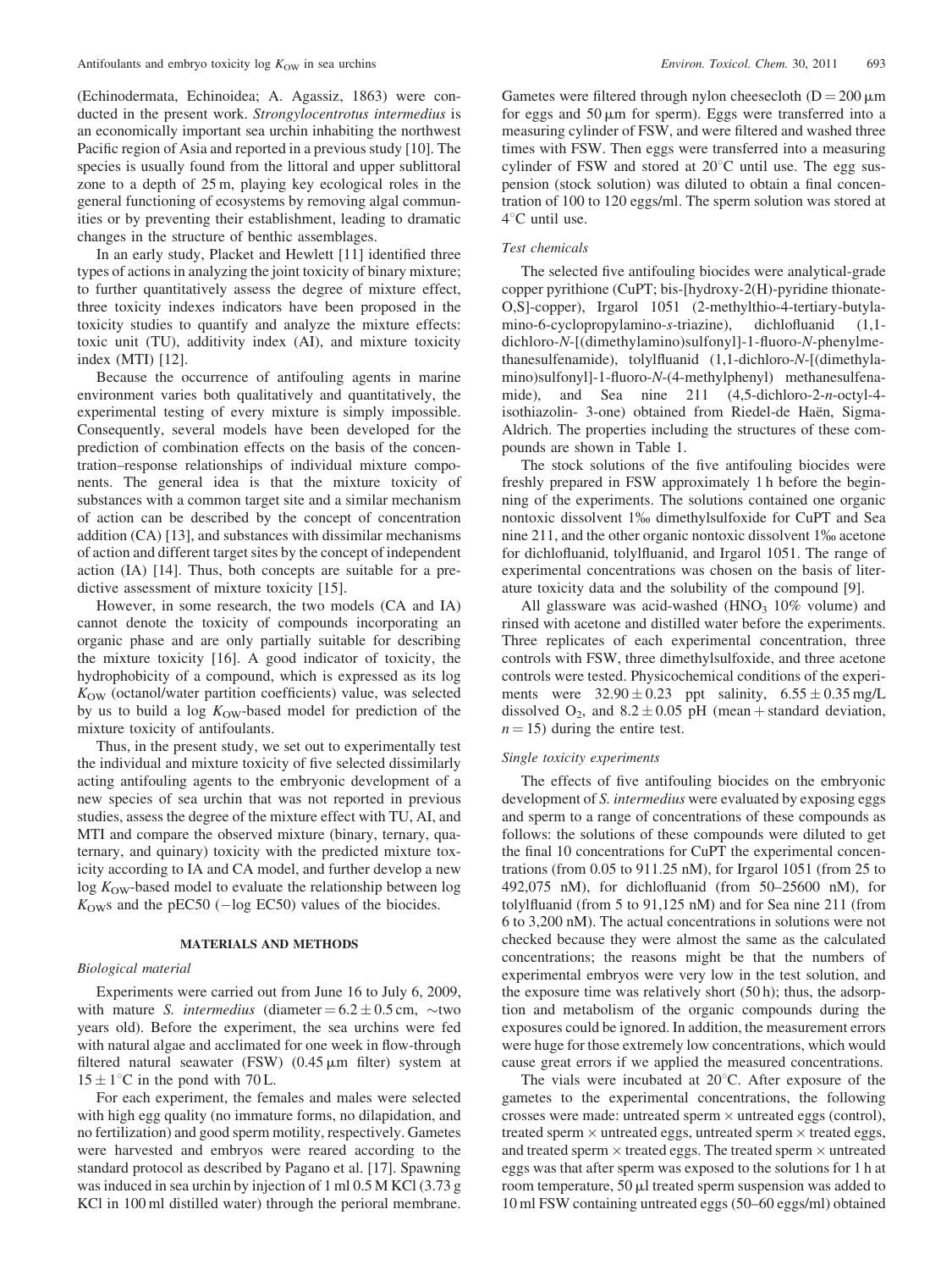|  | H. Wang et al. |  |  |
|--|----------------|--|--|
|--|----------------|--|--|

|  |  |  |  |  |  |  | Table 1. Five antifouling biocides studied and their characteristics |
|--|--|--|--|--|--|--|----------------------------------------------------------------------|
|--|--|--|--|--|--|--|----------------------------------------------------------------------|

| Antifouling biocides           | CAS No.        | CAS Name                                                                                    | Structural formula      | Log $K_{\rm OW}$ | Molecular<br>weight |
|--------------------------------|----------------|---------------------------------------------------------------------------------------------|-------------------------|------------------|---------------------|
| Copper pyrithione <sup>a</sup> | 14915-37-8     | bis-(hydroxy- $2(H)$ -pyridine thionate-O,S)-copper                                         |                         | 0.97             | 315.86              |
| Dichlofluanid <sup>b</sup>     | 1085-98-9      | 1,1-dichloro-N-[(dimethylamino)sulfonyl]-<br>1-fluoro-N-phenylmethanesulfenamide            | <b>CI</b>               | 3.70             | 333.23              |
| Irgarol 1051 <sup>c</sup>      | 28159-98-0     | 2-(tert-Butylamino)-4-(cyclopropylamino)-<br>6-(methylthio)-s-triazine                      | <b>HN</b><br><b>HN</b>  | 3.95             | 253.36              |
| Tolylfluanid <sup>b</sup>      | $731 - 27 - 1$ | 1,1-dichloro-N-[(dimethylamino)sulfonyl]-<br>1-fluoro-N-(4-methylphenyl) methanesulfenamide | СI                      | 4.10             | 347.26              |
| Sea nine 211 <sup>d</sup>      | 64359-81-5     | 4,5-Dichloro-2-n-octyl-4-isothiazolin -3-one                                                | CI<br>$C_8H_{17}$<br>СI | 4.90             | 282.23              |

<sup>a</sup> Arch Chemicals.

<sup>b</sup> Chemservice.

<sup>c</sup> Ciba Specialty Chemicals.

<sup>d</sup> Rohm and Haas.

from stock solution. The untreated sperm  $\times$  treated eggs was obtained by a modified procedure  $[18]$ : 50  $\mu$ l untreated sperm suspension were added to 10 ml FSW containing untreated eggs (50–60 eggs/ml) that had been exposed for 4 h to the solutions at  $20^{\circ}$ C before fertilization. The treated sperm  $\times$  treated eggs was made as follows: After exposing sperm for 1 h and eggs for 4 h to the solutions at  $20^{\circ}$ C, 50  $\mu$ l of the treated sperm suspension was added to glass vials containing 10 ml of FSW, and 250 to 300 treated eggs were carefully stirred to allow fertilization. The untreated sperm  $\times$  untreated eggs followed the same exposure conditions. After successive divisions and developmental changes, the ratios of normal four-arm pluteus larvae were checked at 50 h after fertilization. One hundred to 120 embryos were fixed with 5% formaldehyde at the time of these observations.

#### Mixture toxicity experiments

To detect the interaction in binary mixtures, two antifouling biocides were combined in predetermined proportions to give the same total effect (50% mortality). The individual compounds were mixed at the ratio of their median effective concentrations (EC50s). The binary mixtures consisted of 1:1 of the EC50 for one chemical, with the other chemical constituting the remaining percentage by its EC50 times the fraction amount, to determine the combination ratio. For the

ternary, quaternary, and quinary mixtures, the proportions tested were 1:1:1 (33% of the EC50 of each chemical), 1:1:1:1 (25% of the EC50 of each chemical), and 1:1:1:1:1 (20% of the EC50 of each chemical). The combined effects among the five antifouling biocides were estimated in the present study, and 26 mixtures were prepared: CuPT-Irgarol 1051, CuPT-tolylfluanid, CuPT-dichlofluanid, CuPT-Sea nine 211, Irgarol 1051-Sea nine 211, Irgarol 1051-tolylfluanid, Irgarol 1051-dichlofluanid, tolylfluanid-dichlofluanid, tolylfluanid-Sea nine 211, dichlofluanid-Sea nine 211, CuPT-Irgarol 1051-Sea nine 211, CuPT-Irgarol 1051-tolylfluanid, CuPT-Irgarol 1051-dichlofluanid, CuPT-tolylfluanid-Sea nine 211, CuPT-dichlofluanid-Sea nine 211, CuPT-tolylfluanid-dichlofluanid, Irgarol 1051-tolylfluanid-Sea nine 211, Irgarol 1051 tolylfluanid-dichlofluanid, Irgarol 1051-dichlofluanid-Sea nine 211, tolylfluanid-dichlofluanid-Sea nine 211, CuPT-Irgarol 1051-tolylfluanid-Sea-nine 211, CuPT-Irgarol 1051-tolylfluanid-dichlofluanid, CuPT-Irgarol 1051-dichlofluanid-Sea nine 211, CuPT-tolylfluanid-dichlofluanid-Sea nine 211, Irgarol 1051-tolylfluanid-dichlofluanid-Sea nine 211, and CuPT-Irgarol 1051-tolylfluanid--dichlofluanid-Sea-nine 211. While keeping all the above mixtures' ratios constant, the total concentrations of each mixture were varied so that complete concentration–response relationships could be obtained experimentally and the EC50s could be determined. In the mixture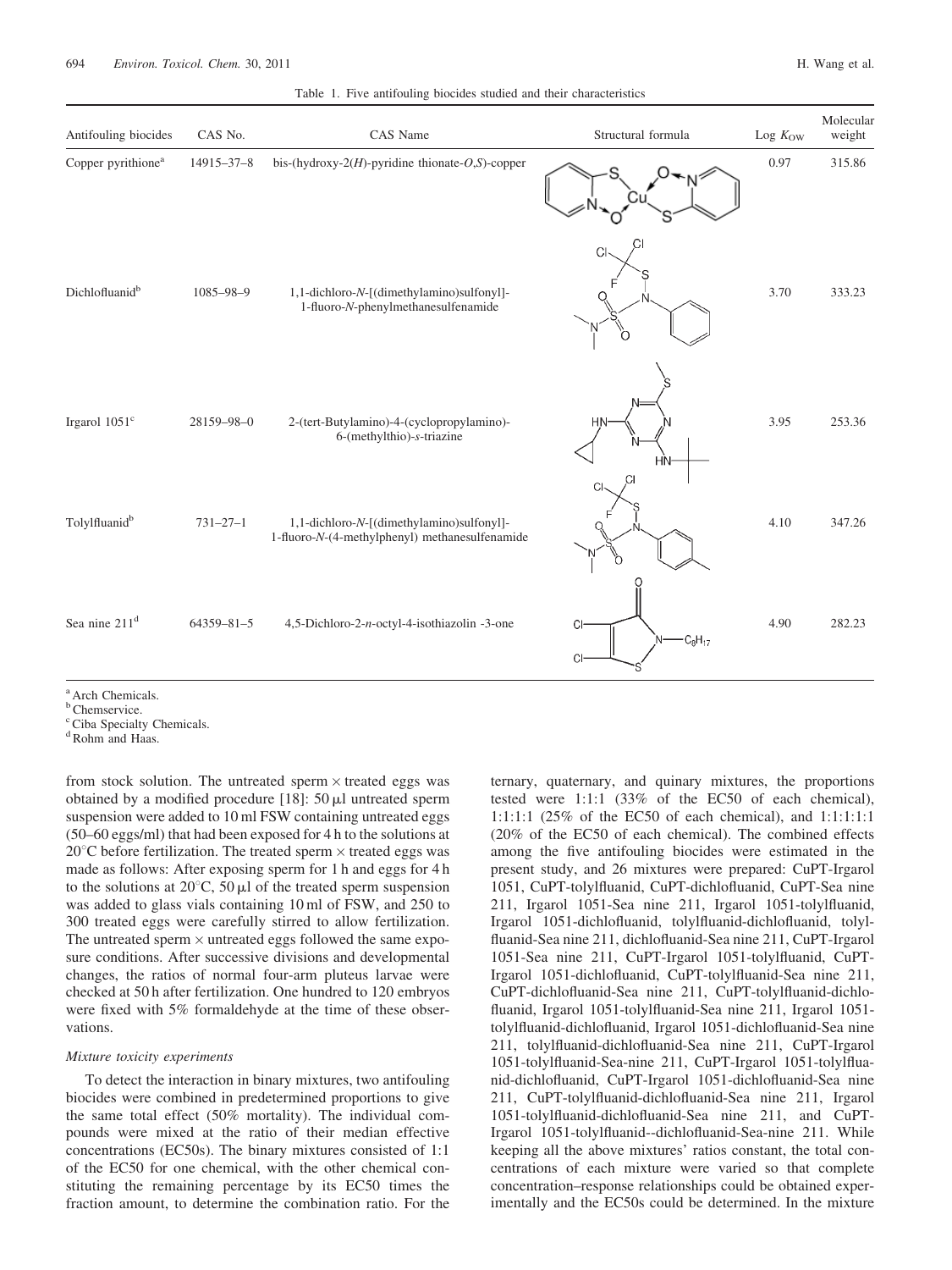toxicity experiments, the exposed embryos of sea urchin were used to evaluate the mixture toxicities. For every treated concentration, the tests were conducted in triplicate.

#### Statistical analyses

Control embryogenesis success was always above 95% normal larvae. All experiments were replicated three times  $(n = 3)$ , and data were expressed as mean  $\pm$  SD. The EC50 (median effective concentration), defined here as the toxicant concentrations causing 50% reduction in the embryogenesis success, and their 95% confidence intervals were calculated according to the Bliss probit analysis, using response and toxicant concentration data for all solutions [19].

To further quantitatively assess the degree of mixture effect, three toxicity index indicators have been proposed in the toxicity studies to quantify and analyze the mixture effects toxic unit (TU), additivity index (AI), and mixture toxicity index (MTI).Mathematically, TU can be formulated as [20]

$$
TU = \sum_{i=1}^{n} \frac{c_i}{EC_{x_i}} \tag{1}
$$

where *n* is the number of mixture components,  $ECx_i$  is the concentration of the *i*th mixture component that provokes  $x$ % effect when applied singly, and  $c_i$  is the concentration of the respective component in the mixture. Each fraction of  $c_i/ECx_i$ represents the concentration of a mixture component scaled for its relative toxicity and is generally termed the TU of that component. Simple addition is characterized by  $TU = 1$ ,  $TU > 1$ represents antagonism, and TU < 1 indicates synergism.

The AI was extracted as described by Marking [21], with its equation as follows:

$$
AI = \left\{ \begin{array}{l} 1/M - 1 \text{ if } M \le 1 \\ 1 - M \text{ if } M > 1 \end{array} \right\}
$$
 (2)

where  $M$  is the sum of the concentrations that was expressed as equal fractions of the EC50 of each component ( $M = \text{sumTU}_i$ ). Simple addition is characterized by  $AI = 0$ ,  $AI < 0$  represents antagonism, and  $AI > 0$  indicates synergism.

The MTI is determined using methodology originally described by Könemann [22], according to the equation:

$$
MTI = 1 - (\log M / \log M_0) \tag{3}
$$

where  $M$  is the sum of the concentrations that was expressed as equal fractions of the EC50 of each component ( $M = \text{sumTU}_i$ ).  $M_0$  is M divided by the largest fraction in the mixture  $(M_0 = M/\text{max}(\text{TU}_i))$ . For determination of the interaction from the numerical value determined, Table 2 was employed as a measure of the mixture toxicity scale [23].

Three models were used for predicting the mixture effects: the concentration addition (CA), independent action (IA), and  $log K<sub>OW</sub>$ -based models.

Concentration addition assumed that all components in a mixture were similarly acting substances sharing an identical

Table 2. Mixture toxicity scale for MTI (mixture toxicity index)

| <b>MTI</b>  | Classification for toxicity of mixtures                                                           |
|-------------|---------------------------------------------------------------------------------------------------|
| MTI < 0     | Antagonism                                                                                        |
| $MTI = 0$   | No addition (independent action)                                                                  |
| 0 < MTI < 1 | Partial addition                                                                                  |
| $MTI = 1$   | Concentration addition (sample similar action)                                                    |
| MTI > 1     | Synergism (potentiation of the toxic action(s) of<br>one or more of the compounds of the mixture) |

mechanism of action in the exposed organism. This model can be formulated as

$$
EC_{xmix} = \left(\sum_{i=1}^{n} \frac{p_i}{EC_{xi}}\right)^{-1}
$$
 (4)

where  $ECx_i$  was the concentration of the *i*th mixture component that induced a  $x\%$  effect when applied singly. ECxmix was the total concentration of the mixture provoking an  $x\%$  effect, and  $p_i$ denoted the fraction of component  $i$  in the mixture. According to CA, each individual compound in the mixture contributes equally to the total toxicity, and any mixture component can be replaced by an equi-effective concentration of another component without affecting the overall effect.

Another model was IA, which assumes that the mixture components present a dissimilar mechanism of action, and which was based on the effects of the mixture components. Mixture toxicity according to IA was based on the effects of the components and can be calculated by

$$
E(C_{\text{mix}}) = E(C_1 + \dots + C_n) = 1 - \prod_{i=1}^n [1 - E(C_i)] \tag{5}
$$

where  $E(C_{mix})$  denoted the effect (scaled from 0 to 1) of a component mixture, and  $E(C_i)$  denoted the effect of the ith mixture component when applied singly at the concentration  $C_i$ . Accordingly, if the components of the mixture were present at which they did not produce an effect when applied singly, that is,  $(E(C_i) = 0)$ , the mixture toxicity was expected to be zero.

The last model was the regression analysis of  $pEC50_{mix,i}$ versus  $log Kow_i$  for all the chemicals under study, resulting in the following QSAR equation:

$$
pEC50_{\text{mix},i} = -\sum_{i=1}^{n} a_i \log K_{\text{OW}_i}
$$
 (6)

where  $EC50_{mix,i}$  is the concentration of the mixture component that induce a 50% effect,  $\log K_{\text{OW}}$  was the logarithm of octanol/ water partition coefficients of the *i*th  $(I = 1,2,3,4)$  mixture component (in descending order of log  $K<sub>OW</sub>$  values), and  $a<sub>i</sub>$  is the control modulus. The variable  $\log K_{\text{OW}_i}$  s were used to establish the linear regression models for describing the mixture effect toxicity ( $log K_{OW}$ , of each chemical in Table 1).

## **RESULTS**

#### Single biocide toxicity

Significant single toxicity effects of the five antifouling biocides on four-arm pluteus were observed after 50 h fertilization. The concentration–response curves and the EC50 values for the different toxicants tested in each bioassay are shown in Fig. 1. It presents the effect of the same compound after concentrations were log transformed for complete visualization of all curves.

The toxicities (EC50 values) of the five compounds tested on the embryos of S. intermedius are reported in Table 3.

Among the five organic chemicals, CuPT was found to be the most highly toxic compound; it could affect the embryonic development of *S. intermedius* even at very low concentrations (0.15–33.75 nM) (Fig. 1C and Table 3). For the treated sperm  $\times$  untreated eggs test, the calculated EC50 for four-arm pluteus (50 h) was 209.26 nM (66.10  $\mu$ g/L) (Table 3), and its toxicity is sixfold lower than that of the exposed embryos test. For the untreated sperm  $\times$  treated eggs test, it was 167.69 nM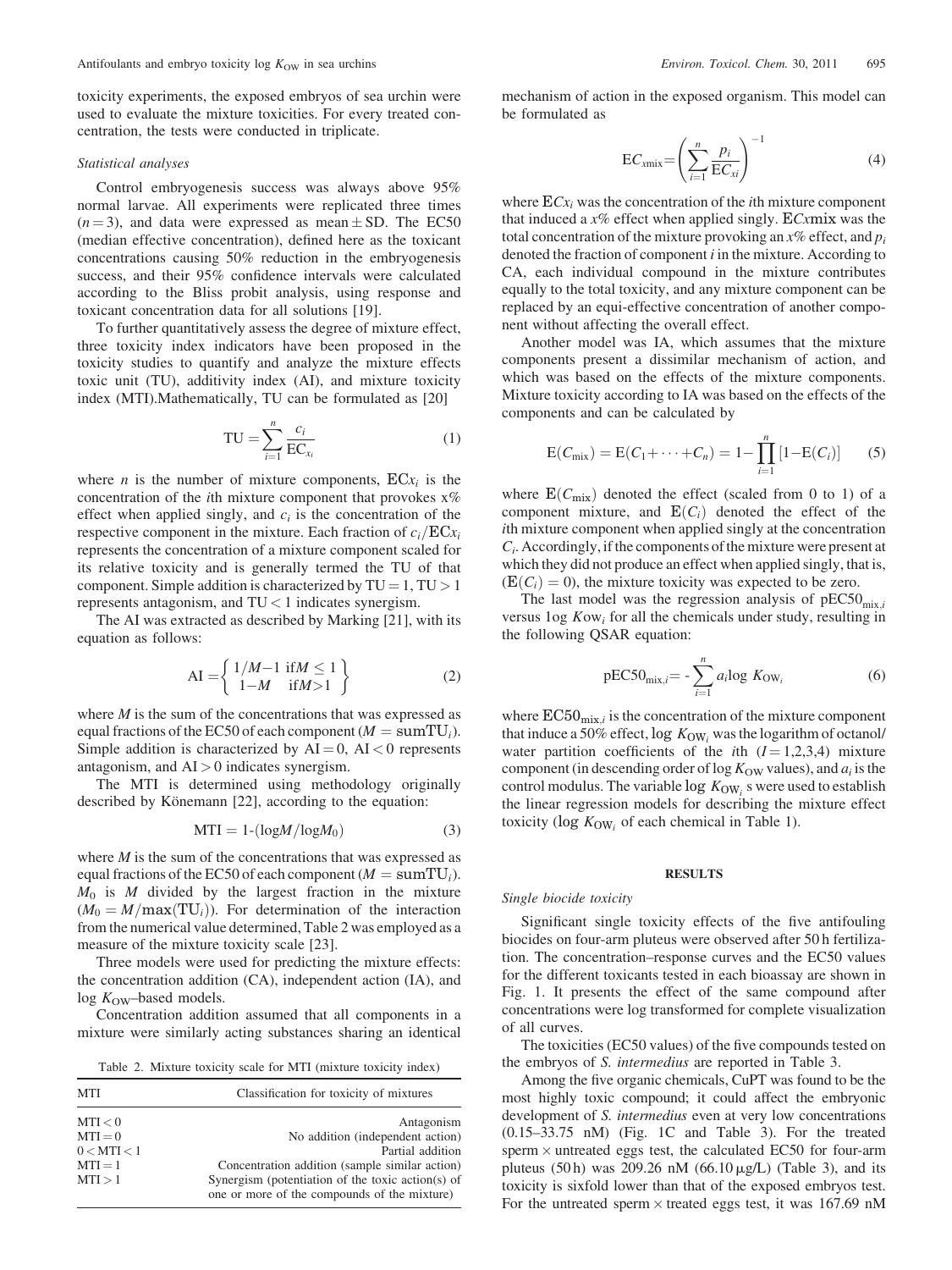

Fig. 1. Percentage of four-arm pluteus in Strongylocentrotus intermedius after 1 h exposure of sperm, 4 h exposure of eggs, 1 h exposure of sperm and 4 h exposure of eggs, and exposed embryos to Log<sub>10</sub>-transformed values of different concentrations (nM) of five antifouling biocides. Circles represent treated sperm  $\times$  untreated eggs test, triangles are untreated sperm  $\times$  treated eggs test, squares are exposed embryos (untreated sperm  $\times$  untreated eggs) test, and diamonds are treated sperm  $\times$  treated eggs test. Error bars represent the standard deviations.

 $(52.97 \,\mu g/L)$  (Table 3), which was fivefold lower. When treated eggs were fertilized with treated sperm, the percentage of fourarm pluteus decreased significantly, with an obtained EC50 value of 74.03 nM (35.46  $\mu$ g/L), which is twofold higher than that of the exposed embryo test. Consequently, we concluded that the embryos of *S. intermedius* were more sensitive to CuPT than other tests, and the sperm was the least sensitive to CuPT.

For Sea nine 211, the calculated EC50 for four-arm pluteus was 50.95 nM  $(14.38 \mu g/L)$  for the exposed embryos test, 112.28 nM  $(31.69 \mu g/L)$  for treated eggs and sperm test, 203.8 nM  $(57.52 \mu g/L)$  for treated eggs test, and 402.46 nM  $(113.59 \,\mu g/L)$  for treated sperm test, respectively. The sensitive order to Sea nine 211 was the same as CuPT. The tolylfluanid yielded EC50 was  $641.45$  nM (222.75  $\mu$ g/L) for the exposed embryos test, 890.17 nM  $(309.12 \,\mu g/L)$  for treated eggs and sperm test,  $2,531.57 \text{ nM}$  (879.11  $\mu$ g/L) for treated eggs test, and 1,337.36 nM (464.41  $\mu$ g/L) for treated sperm test, respectively. Therefore, the sperm of sea urchin exhibited larger sensitivity to tolylfluanid than eggs in the present study.

The EC50 of dichlofluanid was  $1,647.97$  nM (549.15  $\mu$ g/L) for the exposed embryos test, 2,263.18 nM  $(754.16 \,\mu g/L)$  for treated eggs and sperm test,  $3,337.04$  nM  $(1,112 \mu g/L)$  for treated eggs test, and  $4,418.25$  nM ( $1472.3 \mu g/L$ ) for treated sperm test, respectively. The embryonic development showed similar sensitivity to dichlofluanid and tolylfluanid as well. The lowest toxic compound was Irgarol 1051, with an EC50 value of 19,089.45 nM (5.89 mg/L) for the exposed embryos, 31,959.6 nM (8.10 mg/L) for treated eggs and sperm, 41,428.63 nM (1.05 mg/L) for treated eggs, and 4,418.25 nM (17.27 mg/L) for treated sperm, respectively. The sensitive order of the four crosses tests was the same as that for CuPT and Sea nine 211.

Therefore, the toxicity EC50s of the tested chemicals toward the exposed embryos of S. intermedius was as follows (in descending order of toxicities): copper pyrithione > Sea nine  $211 >$  tolylfluanid  $>$  dichlofluanid  $>$  Irgarol 1051. This order was the same regardless of exposure to affected sperm, eggs, or both.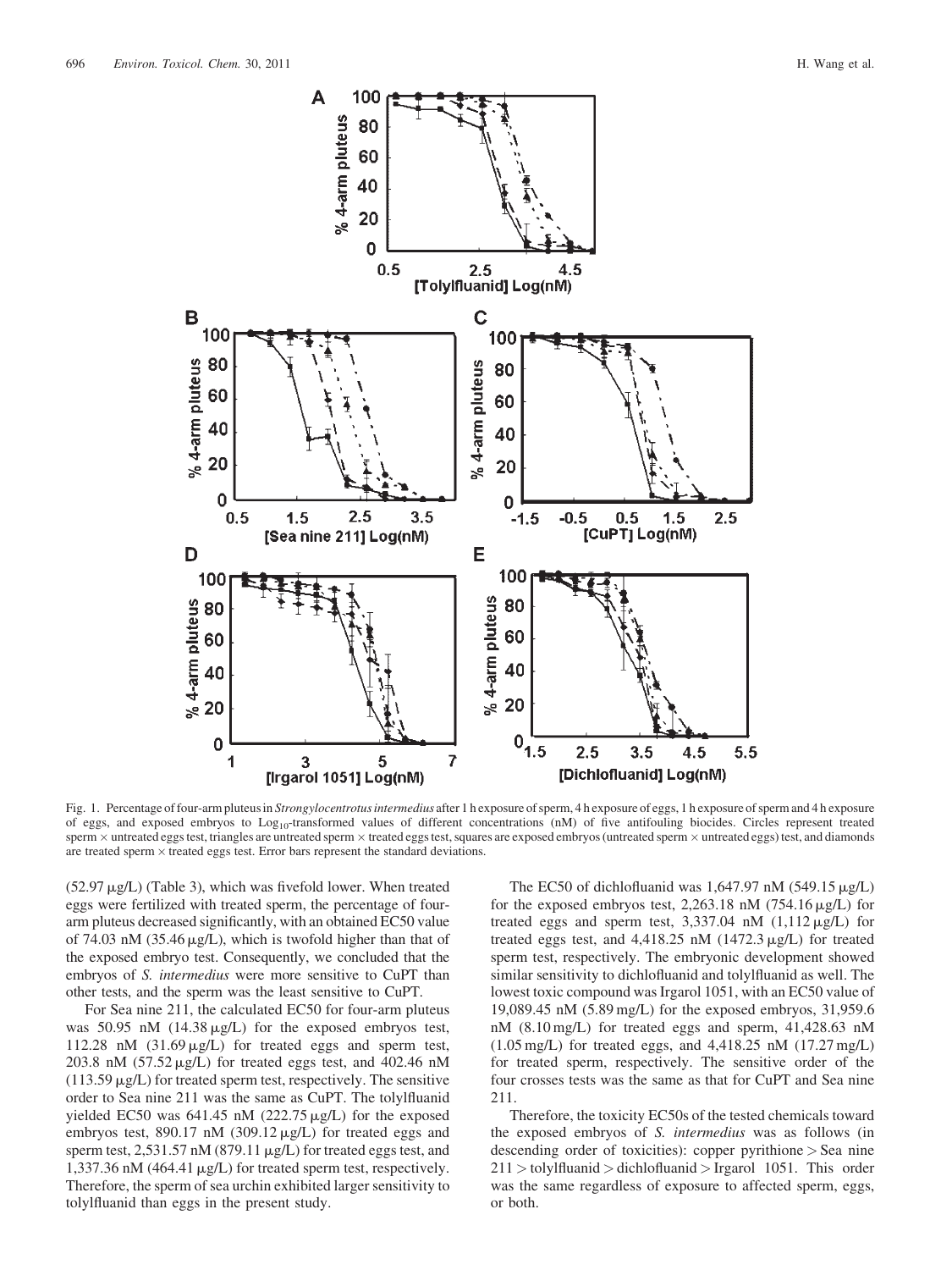Table 3. EC50 (median effective concentration) (nM) of single biocide for the biological responses tested on the embryos of *Strongylocentrotus intermedius*<sup>a</sup>

| Antifouling compounds | Test                   | EC50(nM)                    |
|-----------------------|------------------------|-----------------------------|
| Copper pyrithione     | Treated sperm (1 h)    | 209.26(142.19-277.32)       |
|                       | Treated eggs (4 h)     | $167.69$ (NC)               |
|                       | Treated eggs and sperm | 74.03(55.58 - 94.83)        |
|                       | Exposed embryos (50 h) | $32.93(21.34 - 44.29)$      |
| Sea nine 211          | Treated sperm (1 h)    | $402.46(360.42 - 444.3)$    |
|                       | Treated eggs (4 h)     | $203.8(178.41 - 227.98)$    |
|                       | Treated eggs and sperm | $112.28(99.13 - 125.44)$    |
|                       | Exposed embryos (50 h) | $50.95(38.39 - 65.51)$      |
| Tolylfluanid          | Treated sperm (1 h)    | 1337.36(935.74 - 1834.34)   |
|                       | Treated eggs (4 h)     | 2531.57(2115.82-2962.61)    |
|                       | Treated eggs and sperm | 890.17(631.88-1183.44)      |
|                       | Exposed embryos (50 h) | $641.45(156.1 - 1030.32)$   |
| Dichlofluanid         | Treated sperm (1 h)    | 4418.25(3461.45 - 5426.49)  |
|                       | Treated eggs (4 h)     | 3337.04(2945.49-3701.95)    |
|                       | Treated eggs and sperm | $2263.18(1443.8 - 3023.8)$  |
|                       | Exposed embryos (50 h) | 1647.97(1077.37-2237.36)    |
| Irgarol 1051          | Treated sperm (1 h)    | 68149.35(47258.75-90608.85) |
|                       | Treated eggs (4 h)     | 41428.63(20787.84-68599.87) |
|                       | Treated eggs and sperm | 31959.6(12034.05-102162.77) |
|                       | Exposed embryos (50 h) | 19089.45(8980.38–30786.3)   |

<sup>a</sup> The 95% confidence intervals (95% CI) are given in parentheses. NC = not calculated.

## Mixed biocide toxicities

Toxicities of the five antifoulants to the embryonic development of sea urchin were presented in various combinations in Figure 2.

#### Binary mixtures toxicity

Ten combinations of binary mixtures of antifouling biocides were found in the present study, such as CuPT-Sea nine 211, Irgarol 1051-tolylfluanid, CuPT-dichlofluanid, and so forth. According to the three toxicity indicators (TU, AI, and MTI) for various antifouling chemical compositions of the binary mixtures, all of the mixtures exhibited synergistic interaction, except for the tolylfluanid-Sea nine 211 mixture, which was the only combination showing antagonistic effect in the present study (Fig. 3).

Figure 2 shows the concentration–response curves for the binary antifoulants, tested individually and in combination. For the CuPT trial (Fig. 2B), the abnormal embryos began to appear at 2.57 nM (811.76 ng/L) in the binary mixture that was higher than CuPT in the single solution with a factor of 17. Consequently, a binary mixture of CuPT with other biocides was less toxic than CuPT singly in the solutions, and other biocides may reduce the toxicity of CuPT. For Irgarol 1051 (Fig. 2A), a comparison of the EC50 values of Irgarol 1051 and its mixtures with other biocides indicated an enhancement of toxicity in all of the cases in which the antifoulants were combined. For Sea nine 211, tolylfluanid, and dichlofluanid (Figs. 2C, D, and E), all of their mixtures showed larger toxicity than their single state. In the whole test for all binary mixtures, the CuPT–Sea nine 211 combination was the most toxic, with an EC50 value of 7.87 nM (Fig. 4).

#### Ternary mixtures toxicity

The 10 combinations of ternary mixtures, such as the CuPT-Irgarol 1051-Sea nine 211, tolylfluanid-dichlofluanid-Sea nine 211, and Irgarol 1051-tolylfluanid-dichlofluanid, are shown in Figures 2 and 3. For ternary mixtures, test additivity occurred at one-third TU concentrations for each of the biocides. All of the combinations of ternary mixtures of antifouling biocides revealed synergistic effects according to the toxicity indices (Fig. 2). The EC50 values of CuPT varied from 0.36 to 4.41 nM in the ternary mixtures, lower than in the CuPT only test, from 1.42 to 6.74 nM for Sea nine 211, 17.91 to 220.44 nM for dichlofluanid, 6.89 to 102.69 nM for tolylfluanid, and from 207.5 to 3,052.32 nM for Irgarol 1051. The most toxic ternary mixture was the CuPT-tolylfluanid-dichlofluanid, with an EC5 mix value of 56.27 nM.

#### Quaternary and quinary mixture toxicities

Information on the quaternary and quinary toxicity of the five biocides can be found in Figures 2 and 3. The mixtures were tested by the ratios of the individual EC50 values.

Among the six combinations, which all indicated synergistic combined effect (Fig. 3), the CuPT-tolylfluanid-dichlofluanid-Sea nine 211 combination showed the highest toxicity in the quaternary and quinary mixtures, reducing the larval settlement by 50% at the mixture concentration of 181.11 nM. The results also showed that toxic effects of the combinations with five or four antifoulants were not significantly different, because the two response curves were almost overlapped (Fig. 2).

#### Model adequacy prediction

A comparison of the predicted versus observed mixture toxicities according to the CA, IA, and  $log K<sub>OW</sub>$ -based models of the mixture components with four-arm pluteus of S. intermedius is depicted in Figure 4. The CA and IA models underestimated the toxicity of the mixtures using Equations 4 and 5. Regression analysis of the experimental and predicted  $EC50<sub>mix</sub>$ s for all of the combinations under study resulted in the following equations. Equations 7 through 9 used the IA, CA, and  $log K<sub>OW</sub>$  -based models, respectively.

$$
EC50mixIAPre = 4.66 \times EC50mix exp + 7812.8
$$
  
( $R^2$ = 0.29,  $F$  = 8.69,  $SEE$  = 967.48,  $p$  < 0.01) (7)

$$
EC50mixCAPre = -0.0023 \times EC50mixexp + 9.54
$$
  
( $R^2$  = 0.11,  $F$  = 2.55,  $SEE$  = 1086.28,  $p$  < 0.1) (8)

$$
EC50_{mixlogP-basedpre} = 0.25 \times EC50_{mixexp.} + 343.12
$$
  
(*R*<sup>2</sup>= 0.33, *F*= 10.34, *SEE* = 941.66, *p* < 0.01) (9)

The IA model  $(R^2 = 0.29)$  was better than the CA model  $(R<sup>2</sup> = 0.11)$ , as revealed by the correlation coefficients between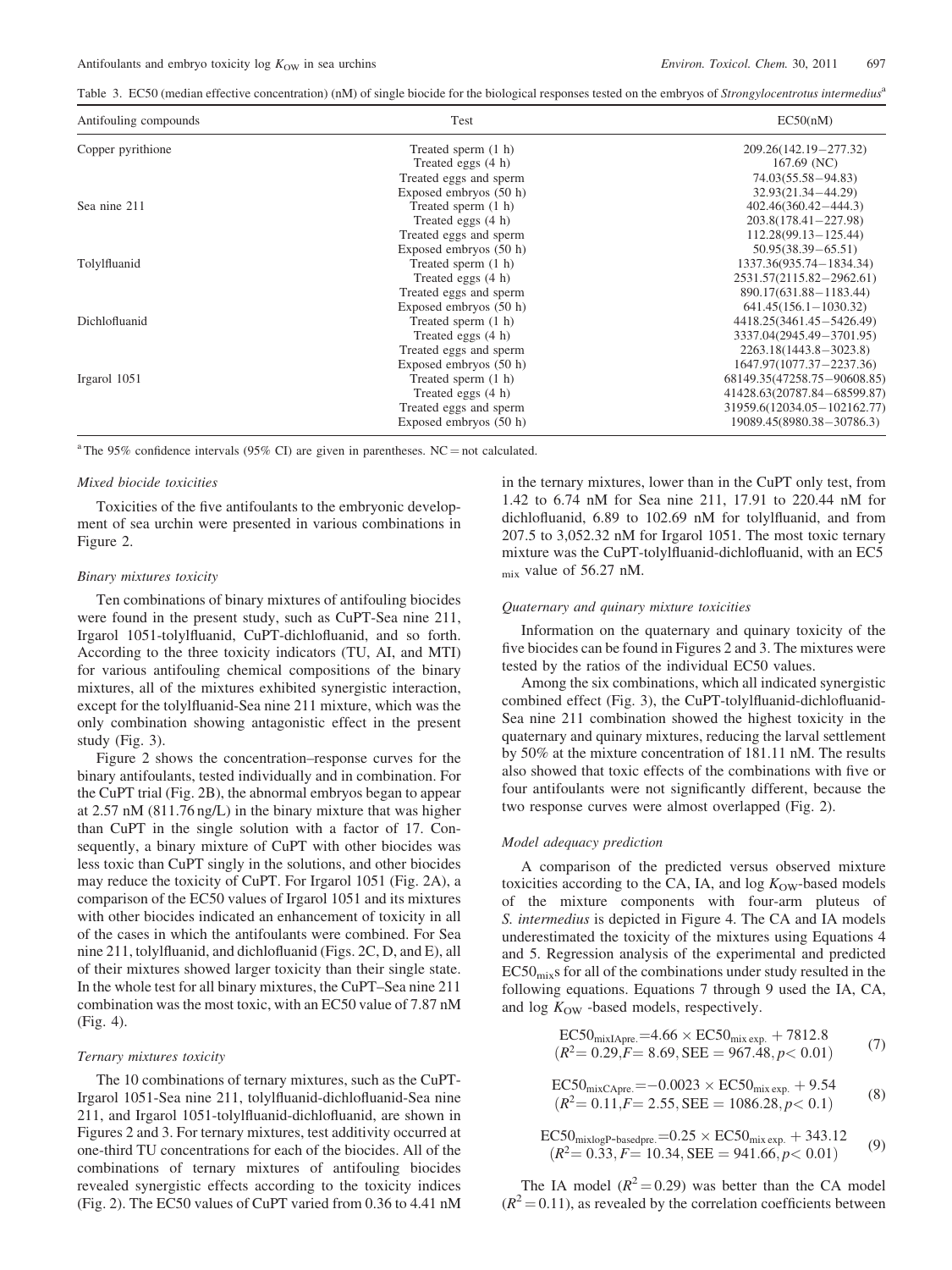

Fig. 2. Percentage of successful four-arm pluteus of Strongylocentrotus intermedius after 50h exposure to Log<sub>10</sub>-transformed values of different concentrations (nM) of five antifouling biocides in the mixture. Error bars represent the standard deviations. (A–E) were binary mixtures, (F–J) were ternary mixtures, and  $(K-O)$  were quaternary and quinary mixtures. A.D.,  $C = CuPT$ ; I = Irgarol 1051; D = dichlofluanid; T = tolylfluanid; S = Sea nine 211; Q  $mix =$  quinary mixtures.

the predicted  $(EC50<sub>mixIAPre</sub>)$  and the experimental toxicity  $(EC50<sub>mixIAPre</sub>)$ . The IA model underestimated the mixture toxicities of these chemicals, and both CA and IA failed to accurately predict the toxicity of the mixtures (Fig. 4). As compared with the CA and IA models, the predicted joint toxicities of compounds using the  $log K<sub>OW</sub>$ -based model were much more parallel with the experimental toxicities ( $R^2 = 0.33$ ) (Fig. 5).

Thus, assessing the relationship between  $log K<sub>OW</sub>$ s and EC50s of the five antifouling biocides to measure the toxic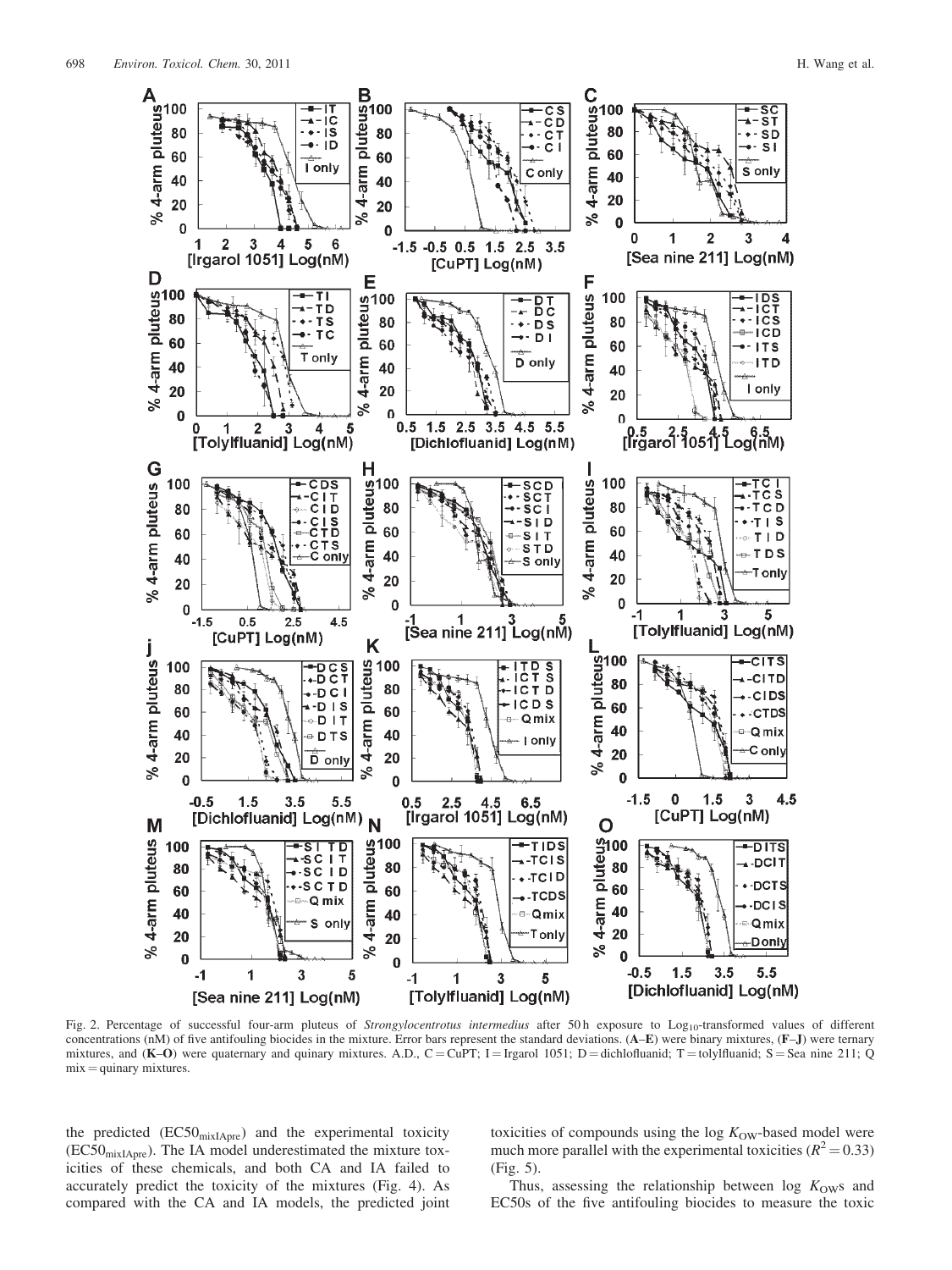

Fig. 3. Toxic unit (TU), additivity index (AI), and mixture toxicity index (MTI) values for various antifouling chemical compositions of the binary, ternary, quaternary, and quinary mixtures' toxicity on the embryos of Strongylocentrotus intermedius, with 95% confidence intervals of the fit. Squares indicate the binary mixtures; diamonds, ternary mixtures; circles, quaternary mixtures; and triangles, quinary mixtures. (A) TU sum values:  $TU > 1$  represents antagonism, and  $TU < 1$  indicates synergism; (B) AI sum values:  $AI < 0$  represents antagonism, and  $AI > 0$  indicates synergism; (C) MTI sum values:  $MTI < 0$  represents antagonism, and  $MTI > 1$  indicates synergism. A.D.,  $C = CuPT$ ; I = Irgarol 1051; D = dichlofluanid;  $T =$ tolylfluanid; S = Sea nine 211; Q mix = quinary mixtures.

effects is valuable. The log  $K<sub>OW</sub>$ s of each biocide are shown in Table 1. The log  $K<sub>OW</sub>$ -based models for the single, binary, ternary, and quaternary mixtures of the chemicals are shown in Table 4. In Table 4, a better relationship between EC50 and log  $K_{\text{OW}}$  (except for CuPT) ( $R = 0.70$ ) was obtained than with other binary and ternary mixtures.

## DISCUSSION

Since the international ban on the use of tributyltin in antifouling paints, a variety of other biocides, such as the copper pyrithione, Sea nine 211, tolylfluanid, dichlofluanid, and Irgarol 1051, have been introduced into the market as



Fig. 4. The relationship between experiment and predicted  $EC50<sub>mix</sub>$ values by concentration addition (CA), independent action (IA), and logP-based models. A.D.,  $C = \text{CuPT}$ ; I = Irgarol 1051; D = dichlofluanid; T = tolylfluanid; S = Sea nine 211; Q mix = quinary mixtures.  $EC50 =$ median effective concentration.

interesting replacements for traditional tributyltin-based antifouling paints. Therefore, assessment of the risk associated with the use of alternative antifouling compounds is urgently needed because of the increase of their use in the environment; however, limited research has been conducted to assess the toxicology of these compounds, with especially few studies investigating the toxicity of these antifoulants to marine invertebrates, as well as several models that failed in predicting the mixtures toxicity of the chemicals [24]. Therefore, in the present work, in view of some data on the mixture toxicity of antifouling compounds on the embryos of marine invertebrates, we investigated the effects of those selected biocides (copper pyrithione, Sea nine 211, tolylfluanid, dichlofluanid, and Irgarol 1051) on gametes, embryos, and larvae of sea urchin Strongylocentrotus intermedius, which are several orders of magnitude more sensitive to pollutants than the adults. We investigated not only the toxicity of the single compound, but also the binary, ternary, quaternary, and quinary mixtures toxicity of these biocides in terms of TU, AI, and MTI to quantify and analyze the mixture effects. For prediction of the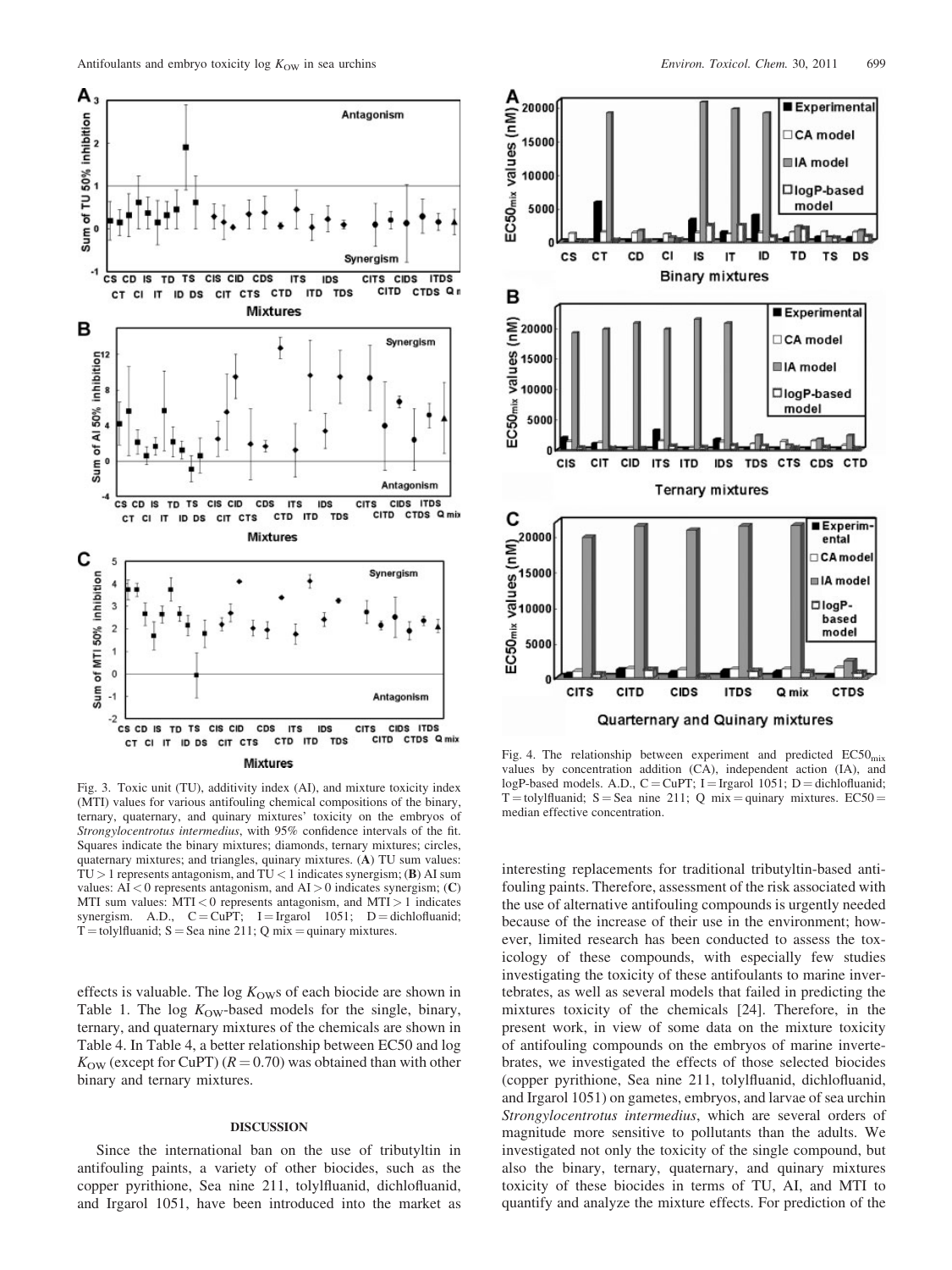

Fig. 5. Regression analysis of the experimental and predicted EC5 mix values by the logP-based models. The triangles represent the off-line combinations, which are CuPT-Sea nine 211, CuPT-dichlofluanid, and Irgarol  $1051$ -dichlofluanid combinations.  $EC50 =$  median effective concentration.

mixture toxicity of the chemicals, both the CA and IA were applied for the present investigation. To the best of our knowledge, this is the first report of the quinary mixtures toxicity of antifouling biocides to the embryos of the sea urchin S. intermedius, a new species that has never been used in previous studies, as well as building log  $K<sub>OW</sub>$ -based models that incorporated an organic phase during the early stages of development of S. intermedius.

#### Single biocides toxicities

Table 5 lists the embryo toxicity EC50 values of the five antifouling biocides (CuPT, Sea nine 211, tolylfluanid, dichlofluanid, and Irgarol 1051), both that described in literature and that experimentally determined in the present study.

The EC50 value of 32.93 nM in the present study was approximately 30 times higher than those reported by Okamura et al. [25]. Nevertheless, based on the EC50 values obtained from the present work (Table 3), copper pyrithione was the most toxic compound to the embryos of the sea urchin S. intermedius, which may be because of the mechanism of the chemical. The mode of action for CuPT includes the disruption of cell membranes, disruption of pH-gradients, and complex binding with metals and proteins. These mechanisms lead to a disruption of adenosine triphosphate synthesis and transport through membranes, as well as a starvation of metals and other cations in the cell. Copper pyrithione likely so inhibits the transport through

Table 4. The regression analysis of  $pEC_{50mix,i}$  versus  $log Kow_i$  for all the chemicals following the equation:  $\overline{pEC}_{50\text{mix}, i} = -\sum_{n=1}^{n} \overline{a}i \log Kow_i^a$ 

|  |  | $\sum_{i=1}^{\infty}$ $\sum_{i=1}^{\infty}$ $\sum_{i=1}^{\infty}$                    |  |                         |  |
|--|--|--------------------------------------------------------------------------------------|--|-------------------------|--|
|  |  | $n \quad a_1 \quad a_2 \quad a_3 \quad a_4 \quad c \quad R \quad \text{SEE} \quad P$ |  |                         |  |
|  |  | $1 \t1.42 \t— \t— \t—$                                                               |  | $-8.93$ 0.70 0.40 < 0.1 |  |
|  |  | 2  0.36 $-0.66$ $  -$ 0.63  0.79 $< 0.1$                                             |  |                         |  |
|  |  | $3 -0.15 -0.05 -0.19 - 0.31 0.74 < 0.1$                                              |  |                         |  |
|  |  | 4 $0.49$ $-0.78$ $-1.08$ $-0.16$ $ 1.00$ $ -$                                        |  |                         |  |

<sup>a</sup> n is the number of biocides (i.e., single agent  $n = 1$ , binary mixture  $n = 2$ , ternary mixture  $n = 3$ , and quaternary mixture  $n = 4$ ), log  $K_{\text{OWi}}$  denoted the octanol/water partition coefficient of ith mixture component (in descending order of log  $K_{\text{OW}}$ : log  $K_{\text{OW1}} > \log K_{\text{OW2}} > \log K_{\text{OW3}} > \log K_{\text{OW4}}$ ). (-) Denotes no data in the blanks;  $c = constant$  terms,  $R =$  relative coefficient,  $p =$  probability, and SEE = standard error of estimate.

membrane electrical depolarization this depolarization results from inhibition of the primary electrogenic H1-adenosine triphosphatase at an intramembrane or internal site [26].

By a comparison of the toxicities of other four compounds, it was found that their toxicities were all settled in the range of previous studies on other sea urchins (including the Paracentrotus lividus, Glyptocidaris crenularis, S. intermedius, Anthocidaris crassispina, and Lytechinus variegate).

Sea nine 211 affected the 50% survival of P. lividus at 43 to 69 nM [9], and that of G. crenularis at 26 nM in our previous work (Xue Xu et al., Northwest A&F University, Yangling, Shaanxi, China, [27]). Isothiazolones use a two-step mechanism involving a rapid inhibition of growth and metabolism, followed by irreversible cell damage resulting in a loss of viability [28]. The biocide can quickly penetrate cell membranes, as indicated by its high hydrophobicity (log  $K<sub>OW</sub> = 4.9$ ), and it inhibits specific enzymes in the cell by reacting with intracellular thiols.

As to tolylfluanid and dichlofluanid, their EC50s for P. lividus were reported as 1,165 and 1,881 nM, respectively [9], and for G. crenularis as 280 and 530 nM by Xu, respectively. The toxicities of these two compounds were similar, and they were less than that of Sea nine 211. These toxicities to sea urchin were likely attributable to their actions on the biosynthesis enzyme dihydropteroate synthase, where sulfonamides act as analogs of one of the substrates, para-aminobenzoic acid [29].

For Irgarol 1051, the least toxic compound among the five selected antifouling agents, the EC50 for P. lividus ranged from 3,907 to 15,871 nM [9], and for G. crenularis at 16,500 nM in our previous work. However, levels of Irgarol 1051 in seawater vary from nondetectable to low parts per billion. Specifically, concentrations up to 1.7, 4.2, and 1.8  $\mu$ g/L have been detected worldwide [30], which values were significantly less than the EC50 of Irgarol 1051 measured with the sea urchin. Thus, Irgarol 1051 was less toxic to the embryos and larvae of the sea urchin and the most frequently detected antifouling worldwide [3].

In the present study, we observed that the preexposure of S. intermedius gametes for 1 h (sperm) and 4 h (eggs) to five antifouling biocides also resulted in a significant decrease of the normal larva rate (Fig. 1), giving rise to embryonic and larval malformations and decreasing larval growth. Previously, the sea urchin (P. lividus) eggs suffered from being preexposed to heavy metals [31] and to the booster biocide zinc pyrithione [32]. The preexposure of sperm and eggs to Sea nine 211 also caused transmissible damage to the embryos. All of these reports are in good agreement with our experimental results, which demonstrate that the four-arm pluteus (50 h) of S. intermedius was more sensitive than gametes to the five antifouling agents in the test.

## Mixed biocides toxicities

Various antifouling chemicals have been used, with main admittances in identical areas (e.g., shipping lanes, harbors); their coexistence and mixture toxicity will certainly play a role in the field situation. In the report by Riley and Zachara [33], various binary and ternary contaminant mixtures were measured in the ground at 91 waste sites at 18 U.S. Department of Energy facilities. No previous reports have been found on the assessment of the quinary mixture of the five antifoulants we selected, although several authors have investigated the binary, ternary, and quaternary mixtures toxicity of these compounds with other antifouling substances. Their studies reported syner-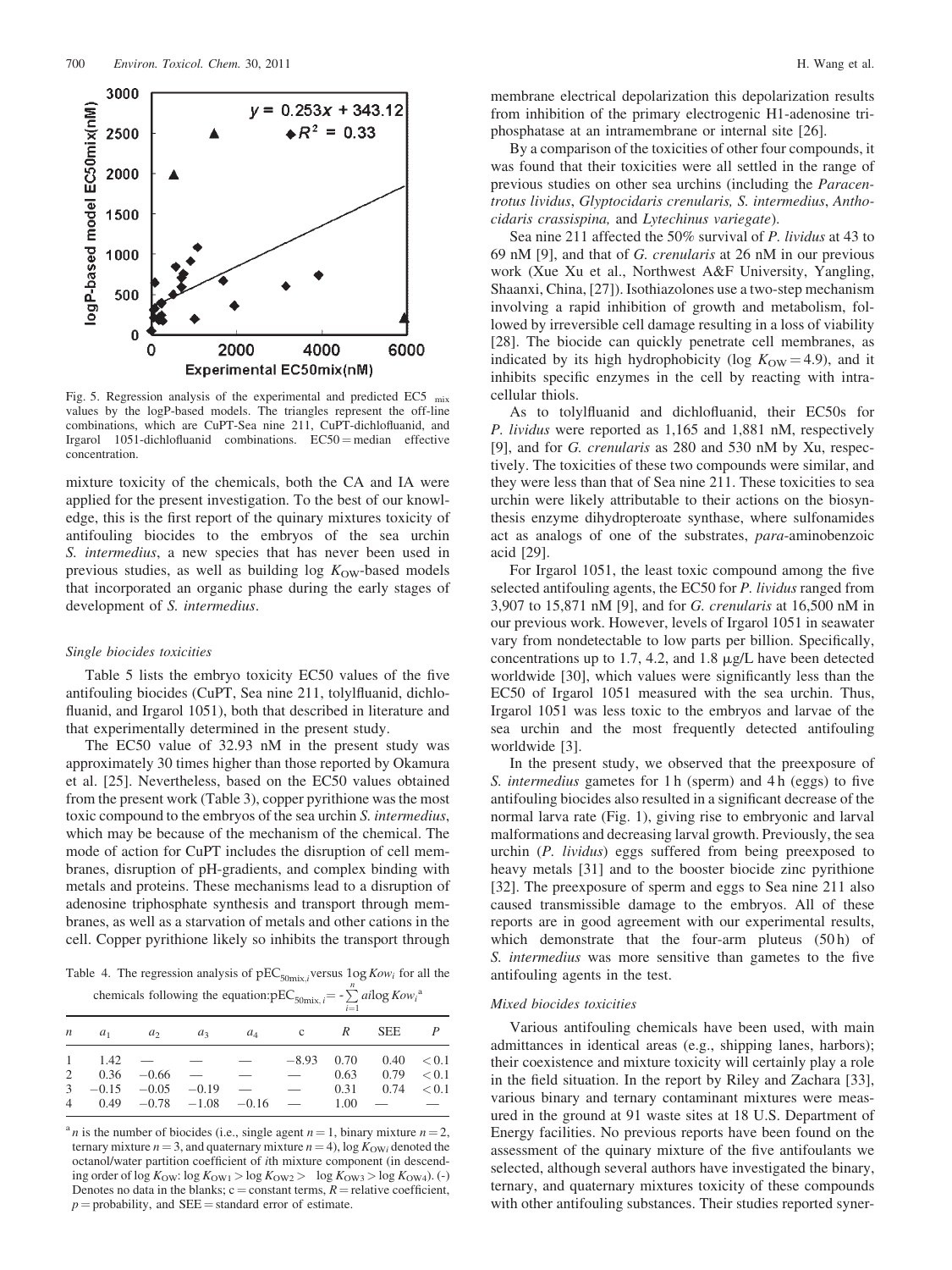Table 5. The EC50 (median effective concentration) values of the five compounds (copper pyrithione, Sea nine 211, tolylfluanid, dichlofluanid and Irgarol 1051) for the embryo toxicity from literature and this work<sup>a</sup>

| Antifouling compounds          | <b>Species</b> | Test duration and endpoint | Embryo toxicity EC50 (nM) | Reference                    |
|--------------------------------|----------------|----------------------------|---------------------------|------------------------------|
| Copper pyrithione <sup>b</sup> | A. crassispina | 27h                        | 0.007                     | $\left\lceil 25\right\rceil$ |
|                                | L. variegatus  | 3.5 <sub>h</sub>           | 1.67                      | $\lceil 25 \rceil$           |
|                                | S. intermedius | 50 <sub>h</sub>            | 32.93                     | Our current study            |
| Sea nine $211^{\circ}$         | P.lividus      | 48 h                       | 43                        | [9]                          |
|                                | P.lividus      | 48 h                       | 69                        | [18]                         |
|                                | G. crenularis  | 53 h                       | 26                        | Our previous study           |
|                                | S. intermedius | 50 <sub>h</sub>            | 50.95                     | Our current study            |
| Tolylfluanid <sup>d</sup>      | P. lividus     | 48 h                       | 1,165                     | 9                            |
|                                | G. crenularis  | 53 h                       | 280                       | Our previous study           |
|                                | S. intermedius | 50 <sub>h</sub>            | 641.45                    | Our current study            |
| Dichlofluanid <sup>d</sup>     | P.lividus      | 48 h                       | 1,881                     | 9                            |
|                                | G. crenularis  | 53 h                       | 530                       | Our previous study           |
|                                | S. intermedius | 50 <sub>h</sub>            | 1,647.97                  | Our current study            |
| Irgarol $1051^{\circ}$         | P. lividus     | 48 h                       | 15,871                    | 9                            |
|                                | G. crenularis  | 53 h                       | 16,500                    | Our previous study           |
|                                | S. intermedius | 50 <sub>h</sub>            | 19,089.45                 | Our current study            |

<sup>a</sup> For each experiment, data were transformed to nM, respectively. Literature data regard the following species only: sea urchins Paracentrotus lividus, Glyptocidaris crenularis, Strongylocentrotus intermedius, Anthocidaris crassispina and Lytechinus variegatus. For each experiment, all data were transformed to nM.

<sup>b</sup> Copper pyrithione is supplied by Arch Chemicals (USA).

<sup>c</sup> Sea nine 211 is supplied by Rohm and Haas (USA).

<sup>d</sup> Dichlofluanid and Tolylfluanid are supplied by Chemservice (USA).

<sup>e</sup> Irgarol 1051 is supplied by Ciba Specialty Chemicals (USA).

gistic effects for the mixtures of copper-zinc pyrithione [34] and Irgarol 1051–2-(Thiocyanomethylthio) benzothiazole-dichlofluanid-Sea nine 211 [35]. Therefore, combined toxicity investigation is essential to the realistic assessment of their environmental impact, and just for this purpose we observed and evaluated the binary, ternary, quaternary, and quinary mixture toxicities of selected antifouling biocides that are used extensively in the world.

At equal molar concentrations of toxicants, the biocide mixtures were used to obtain an equal theoretical probability of competition of the various biocides for the binding sites of target molecules. Based on experimental EC50 values of constituent components, the expected toxicities of the mixtures can be calculated by summing the concentrations. The comparison of the EC50 values of single biocides and their mixtures indicates an enhancement of the toxicity in all of the cases when the antifoulants were combined (Fig. 2); that is, a ternary mixture of Irgarol 1051-tolylfluanid-dichlofluanid was more toxic than Irgarol 1051 by a factor of only 92, but a binary mixture of Irgarol 1051-CuPT showed three times more toxicity than Irgarol 1051 single, and the quinary mixture toxicity of the compounds was 24 times higher than a corresponding single compound in the experiments. In another words, the toxicities of individual components appear to be additive if the substances jointly act on common active sites of metabolic enzymes and if a constituent chemical acts as a diluent for the other components [36].

To quantify and analyze the mixture effects, three toxicity indexes indicators (TU, AI, and MTI) were used in our toxicity studies to see whether the toxic response was additive, synergistic, or antagonistic, which was formulated in Equations 1 through 3. In the present work, a synergistic toxicity for equitoxic mixtures was observed for the binary, ternary, quaternary, and quinary mixtures at EC50 combinations (Fig. 3), and most of the mixtures showed synergistic toxicity. However, the binary mixture of tolylfluanid-Sea nine 211 was the only exception that exhibited an antagonistic effect  $(TU = 1.9$ ,  $AI = -0.9$ , and  $MIT = -0.06$ ).

In binary mixture experiments, the combination of Sea nine 211 and Irgarol 1051 yielded different results when tested with the green algae Scenedesmus vacuolatus (antagonistic) [37] or with *Daphnia magna* (additive) [1], whereas in the present study the effect to the embryos of sea urchin S. intermedius was synergistic. An Irgarol 1051-dichlofluanid combination had been reported to be additive for Vibrio fischeri, but synergistic for *D. magna* [1], which was expected to have the same mode of action for S. intermedius in the present work.

For the ternary, quaternary, and quinary mixtures, synergistic effects were also observed. Because no previous data were available concerning the joint actions of the ternary, quaternary, and quinary mixture compounds belonging to the same chemical group, our work experimentally investigated and provided new data for the mixture toxicity of antifouling biocides coexisting in the seawater. Moreover, from 2008 onward, tributyltin-based paints will be totally banned and the replacing organotin-free biocide environmental levels will increase considerably.

#### Model adequacy prediction

From the environmental standpoint, toxicity researchers must predict the toxicity of pollutant mixtures, rather than to classify the combinations of toxicants by their types of interactions. The deviation from predicted combined effects may depend on the composition of a mixture. Variations in the type of combined effects for the different proportions of a mixture have been reported in the literature [38].

Because several studies have reported that the mixture toxicity of substances with a common target site and a similar mechanism of action was precisely described by the concept of concentration addition (e.g., Hermens et al. [39]), and that the joint toxicity of strictly dissimilarly acting compounds was also accurately predicted by the independent action (e.g., Backhaus et al. [40]), in our study, two models based on the CA and IA concepts were also built up using the experimental data obtained from our investigation, with an attempt see whether they were still applicable on this dataset to predict the combined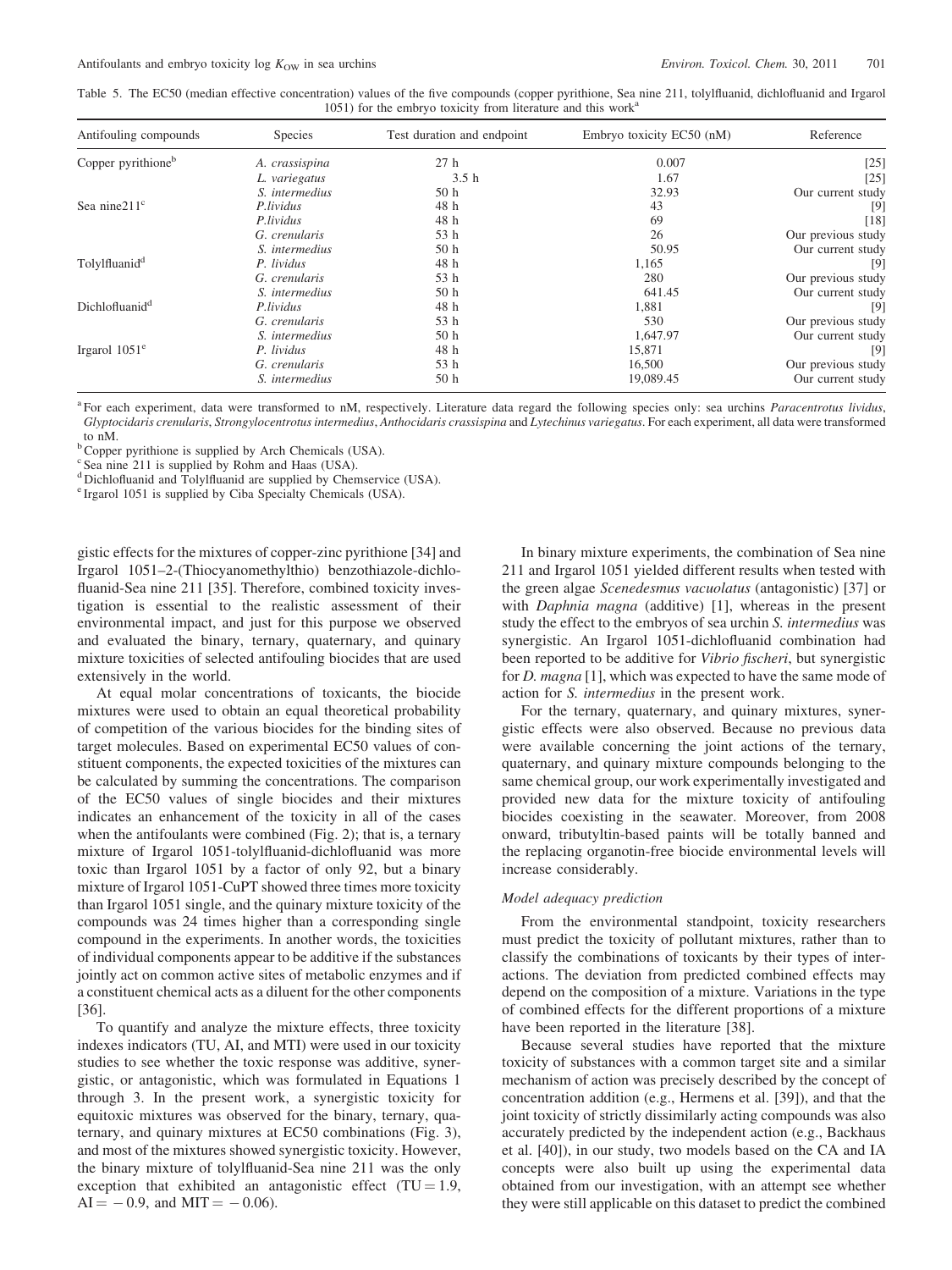effects based on concentration–response curves of the individual components in mixtures.

However, unfortunately, both CA and IA failed to accurately predict the mixture toxicity of the five antifoulants over the analyzed effect range in the present study. The difference between the IA-predicted and CA-predicted EC50 values is statistically significant in all experiments (Fig. 4). The CA approach in the present study underestimated all of the mixtures of antifoulants exposed to the embryos of sea urchin S. intermedius. The obtained CA model is  $EC_{50mixCAPre} =$  $-0.0023 \times EC_{50mix\ exp.} + 9.54$ , exhibiting relatively poor correlation between the predicted and experimental data  $(R^2 = 0.11, p < 0.1)$ . Although CA has been proposed as the generally applicable concept for mixtures of similarly acting substances, CA can give a reasonable estimate of the mixture toxicity of substances with dissimilar mechanisms of action [41]. Thus, some previous studies concluded that CA offers a reasonable worst-case approach, only to be used in the predictive hazard assessment of mixtures [15], which also may be employed in the particular case of antifouling substances.

In contrast, the predictive values of IA were clearly much higher for our five-component antifouling mixture than their corresponding experimental values. The IA model is  $EC_{50\,\text{mix} \, \text{IApre}} = 4.66 \times EC_{50\,\text{mix} \, \text{exp.}} + 7812.8$  ( $R^2 = 0.29$ ,  $p < 0.01$ ) in the present study; as a consequence this implies that the application of IA is not entirely correct for the tested antifoulant mixtures, because the concept assumes a noninteractive type of joint action [42]. Interactions whereby one chemical affects the toxicity of others are possible because of not only the toxicant/target interactions but also the influences on the adsorption, distribution and excretion, biotransformation, and bioavailability [43]. Thus, the use of IA to estimate the toxicity of unknown acting antifouling substances may be incompatible with the precautionary principle.

Recently, several studies have discovered the impact of hydrophobicity on drug absorption, bioavailability, hydrophobic drug-receptor interactions, metabolism of molecules, as well as on toxicity. Thus the hydrophobicity descriptor  $log K<sub>OW</sub>$  $(K<sub>OW</sub> = octanol/water partition coefficient)$  also has become a key parameter in studies of the environmental fate of chemicals to explain the variation of acute toxicity of chemicals [44]. However, until now the prediction reports of the joint toxicities of antifouling biocides with log  $K<sub>OW</sub>$  descriptor have been unavailable; thus, in the present study a novel log  $K_{\text{OW}}$ -based model was established to give an organic-phase display of the types of interactions existing among the mixtures.

Comparing the different models applied in the present study for determining mixture toxicity, one can conclude that the predicated EC50 values by  $log K<sub>OW</sub>$ -based model were in good agreement with the experimental results and were better than the CA and IA models in Figure 4, the regression line  $(R^2 = 0.33, p < 0.01)$  that removed the data of the combinations of CuPT-Sea nine 211, CuPT-dichlofluanid, and Irgarol 1051 dichlofluanid. In Table 4, a good correlation ( $pEC_{50} =$  $1.42 \times \log_{Kow1} - 8.93$ ) was found between the chemical toxicity (of pEC50) of a single compound and its log  $K_{\text{OW}}$  factor, with  $R = 0.70$ , in which the toxicity increases when log  $K_{\text{OW}}$  value increases; that is, Sea nine 211 with log  $K_{\text{OW}} = 4.9$  was more toxic than dichlofluanid with 3.7. Chemicals with larger log  $K_{\text{OW}}$  values could more easily cross the cell membrane and inhibit enzymes to disrupt the metabolic pathways. However, one exception exists for this equation: that CuPT was the most toxic compound but had the lowest log  $K<sub>OW</sub>$  value of 0.9. This may be because of its mechanism, which was inhibition of the

primary electrogenic H1-adenosine triphosphatase at an intramembrane or internal site, which was different from that of the other four antifoulants. For binary mixtures, the toxicity increases with the ascending of log  $K_{\text{OW1}}$  values, with the decrease of log  $K<sub>OW2</sub>$  values, according to the weight before the term log  $K<sub>OW</sub>$  in the equation. Therefore, log  $K<sub>OW2</sub>$  (lower values) was a more important factor contributing to the toxicity pEC50 of binary mixtures than  $log K_{OW1}$  (higher values). However, in the ternary mixtures, a good correlation  $(R = 0.31)$  did not exist as in other mixtures. The most important parameter affecting the toxicity was  $log K<sub>OW3</sub>$ , whose value was the lowest in the ternary mixtures, and all the depicted signs before the term  $\log K_{\text{OW}}$  were minus. The toxicity increases with the decrease of all the log  $K<sub>OW</sub>$ s. In addition, an interesting phenomenon was also found: a relative correlation  $R = 1.00$  in quaternary mixtures, and the greatest contribution to the toxicity was log  $K<sub>OW3</sub>$  with weight 1.08. The decreasing order was as follows: log  $K_{\text{OW3}} > \log K_{\text{OW2}} > \log K_{\text{OW1}} > \log K_{\text{OW4}}.$ 

## **CONCLUSIONS**

The embryo–larval bioassay was used to assess the individual compound's deleterious effects on gametes, embryos, and larvae of the sea urchin S. intermedius, and the binary, ternary, quaternary, and quinary mixture toxicity of five commonly used antifouling agents (copper pyrithione, Sea nine 211, tolylfluanid, dichlofluanid, and Irgarol 1051). Our results show that when the biocide was individually used, the embryos and larvae exhibited larger sensitivities to toxicants than the gametes of S. intermedius, in which the copper pyrithione  $(EC50 =$ 32.93 nM) was the most toxic compound to the four-arm pluteus after fertilization and 50 h among the five antifouling agents. Irgarol 1051 ( $EC50 = 19,089.45$  nM) was the least toxic at 580 times less toxic. For mixture toxicities of compounds, the tolylfluanid-Sea nine 211 was the only combination showing an antagonistic effect, and all of the other combinations displayed synergistic toxicities in the present study. The fact that these synergistic effects were found not only in the toxicological data of the present study but also in the monitoring data of certain literature, as well as the possible coexistence of biocides in the marine environment, indicate that a high environmental risk may be posed to the marine ecosystem by the presence of the target compounds, pointing out the importance of incorporating combined toxicity studies.

However, to predict the mixture toxicity of pollutants is a main goal from the environmental standpoint. Although we tried to establish two models of CA and IA to predict the toxicity of the antifouling mixtures, they failed. Thus, a new model, based on  $log K<sub>OW</sub>$ , was developed that successfully evaluated the combined toxicities of the chemicals, indicating meanwhile the significant importance of the log  $K<sub>OW</sub>$  of each single substance for combined toxicities. Therefore, the log  $K<sub>OW</sub>$ -based model should be a useful attempt to predict the joint effect of mixtures of antifouling agents. For this purpose, more research concerning the combined action on various marine organisms and more potent models to predict the mixture toxicities are also needed, because antifouling biocides are still being used in many countries all over the world.

#### **REFERENCES**

- 1. Fernández-Alba AR, Hernando MD, Piedra L, Chisti Y. 2002. Toxicity evaluation of single and mixed antifouling biocides measured with acute toxicity bioassays. Anal Chim Acta 456:303-312.
- 2. Thomas KV. 2001. The environmental fate and behavior of antifouling paint booster biocides: a review. Biofouling 17:73-86.